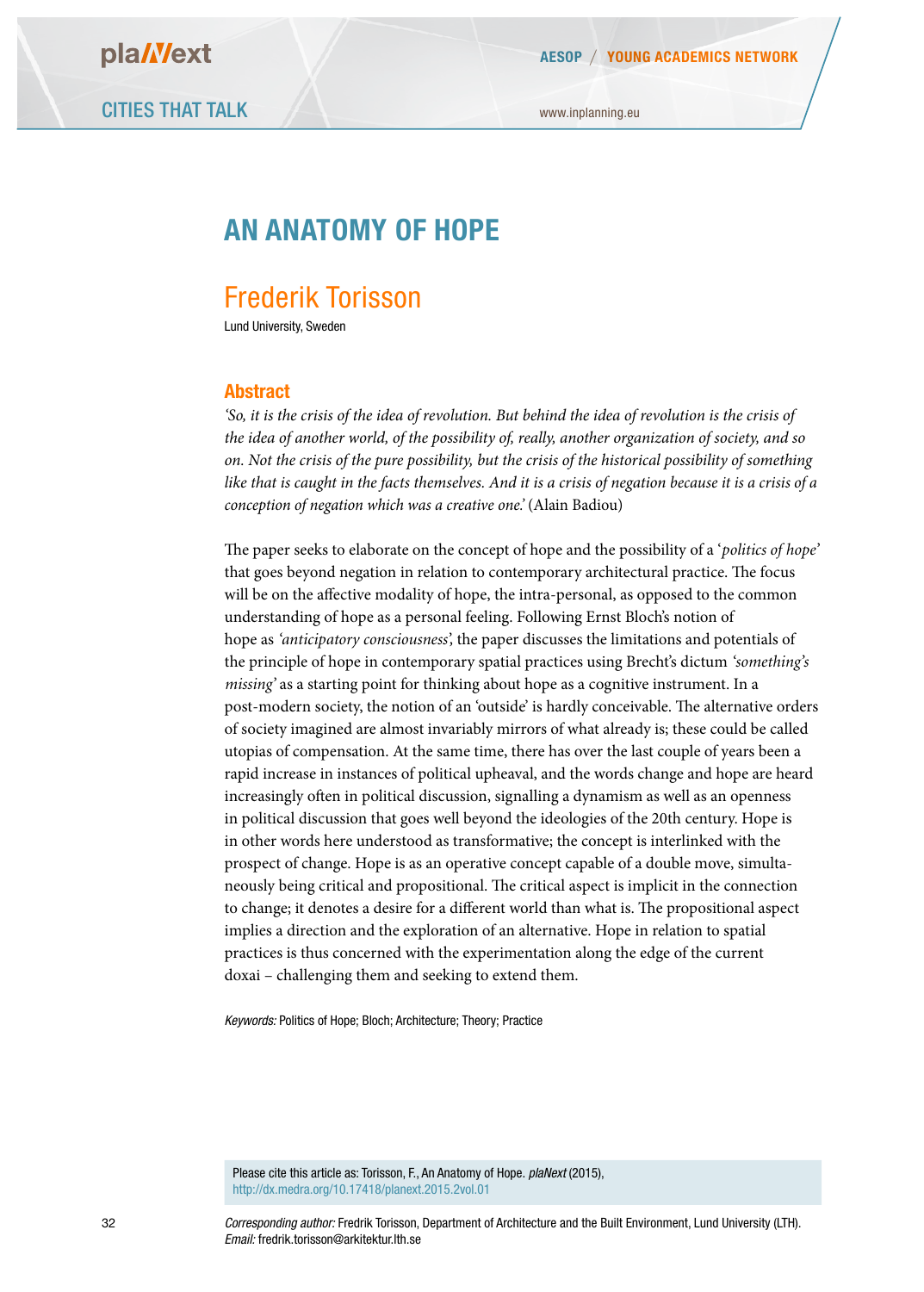Torisson, F.

www.inplanning.eu

### **Introduction**

The notion of a 'politics of hope' has recently returned after a post-modern hiatus, and we no longer imagine ourselves to be at the end of history. The question is however what hope is, and what it does, in a context that is no doubt still post-modern where the idea of 'progress' remains problematic. The most popular version of a 'politics of hope' no doubt stems from the 2008 election campaign for the then-Presidential candidate Barack Obama, manifested in Shepherd Fairey's poster simply entitled 'Hope'. Interestingly enough, the poster originally bore the word 'Progress', which the Obama campaign managers changed to 'Hope' (Fisher III et al., 2012). The poster itself is arguably one of the most iconic posters of the 21st century; however, the message of the poster was never specified. The purpose appears to have been to create an association between hope and the personality of Barack Obama as a representation of change, rather than with any specifc set of policies. The shallowness of the poster reduces the concept of hope to a floating signifier, one that absorbs meaning rather than emits it. Hope then becomes a device playing on emotions without content, but one that manages to produce forms of collective hope of diferent societal groups without having any counterpart in politics.

Talking of hope in a post-modern context is somewhat paradoxical, at least if one refers to hope for a better world. If post-modernism is characterised by the abandonment of the metanarratives of progress and Enlightenment (Lyotard, 1984), the concept of hope in the form of a 'politics of hope' becomes problematic. Without the metanarrative, hope is privatised and ultimately individual rather than collective, a process Thompson and Žižek have referred to as the *'privatization of hope'* (Thompson & Žižek, 2013). Hope in post-modern society is thus connected with personal desires rather than any collective political will. As Jayan Nayar puts it: *'The collective we of a hopeful Humanity lies succumbed to the sovereign I of individualistic desires'* (Nayar, 2013, p. 64). In post-modern society, the most hopeful institution must be the stock exchange, an institution built on and feeding of a very specifc form of individual hope. Joseph Vogl posits that *'the market is neither interested in the past nor in the present but only in future profit prospects, this capital's dream is oblivion; it is about the power of future and is fulfilled in the idea of the end of history'* (Vogl, 2010, p. 4).

However, in order to discuss a 'politics of hope' it is necessary to defne another form of hope. What is required is a form of hope focused on defning a collective project rather than on the individual's desires. In order to rehabilitate hope as a collective endeavour, it becomes necessary to adapt the concept to a post-modern condition in order to defne a 'politics of hope' that has the potential of becoming something more than plain optimism. In the past fve years, there have been spectacular political manifestations and activism around the world, from the *Indignados* in Spain to the *Occupy Movement*, to the *Arab Spring* in the Middle East. All of these have been incredibly efective in their campaign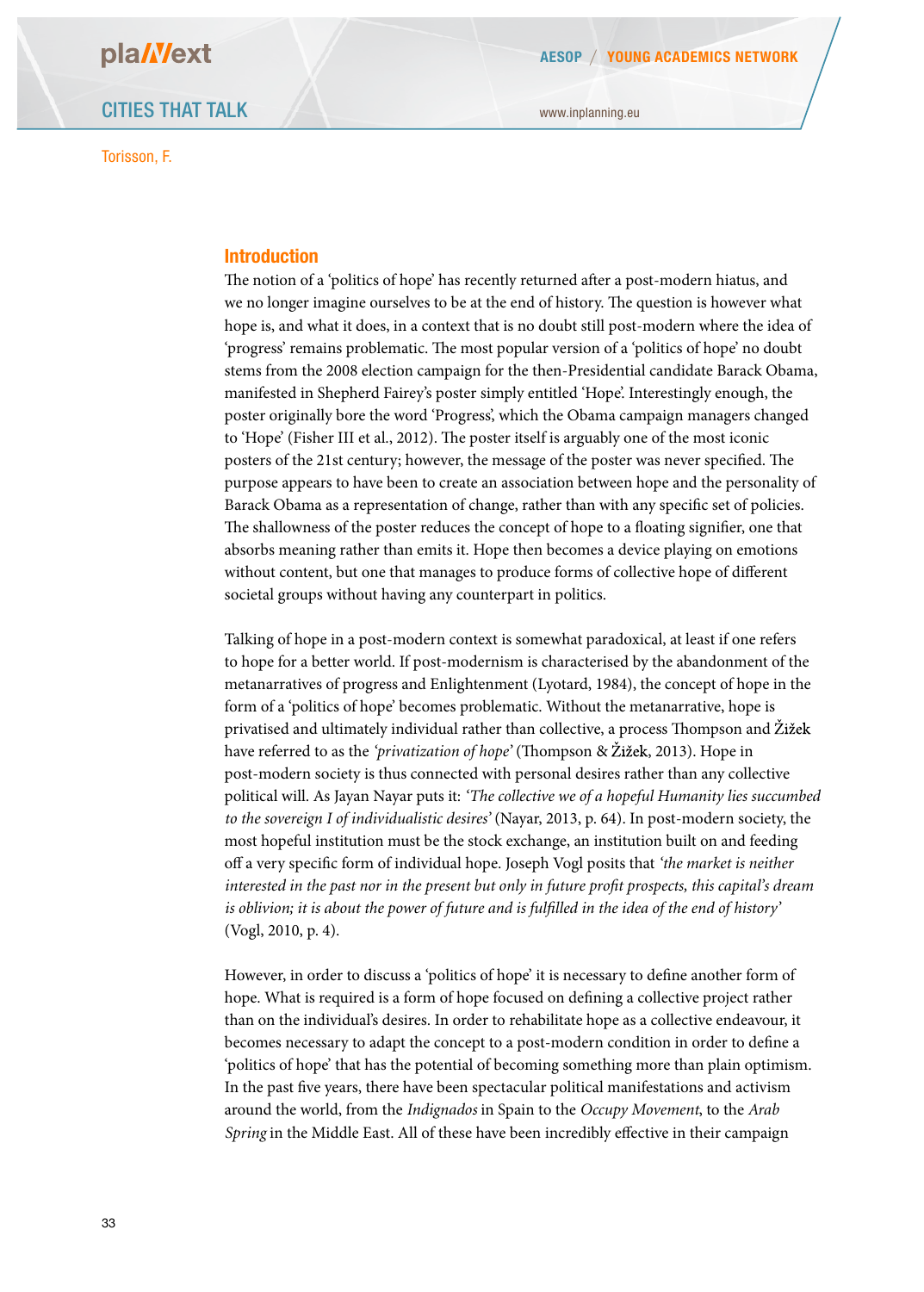#### AN ANATOMY OF HOPE

against the power structures that are, and they have all expressed a hope for a better world. At the same time, from the outside, the reasons for these movements beyond the negation of the existing system have been unclear. This is one of the reasons why a discussion on hope is essential: not necessarily to create some form of consensus, but to elicit a future-orientation in the political discussion, which may well be a precondition for a politics of hope.

To further complicate matters, just as there a certain divergence of opinions as to the defnition of hope, there are widely diverse defnitions of what constitutes a 'politics of hope'. This has also changed radically over the past 50 years. Writing in the early 1960s, Arthur Schlesinger contrasted 'politics of hope' with 'politics of memory' and nostalgia (Schlesinger, 1963). This is a highly modern juxtaposition where hope is nearly synonymous with progress. In a contemporary context, again using the Barack Obama as an example, 'politics of hope' has been contrasted with a 'politics of cynicism'.1 Possibly a more interesting juxtaposition is one between a 'politics of hope' on one hand and a 'politics of fear' on the other. It has been argued, by Lieven de Cauter for example, that we live in an age characterised to a great extent by fear (Cauter, 2004). The resurrection of a 'politics of hope' would then be an anti-thesis (again back in the dialectical) of a society dominated by a 'politics of fear'. This would however also be too simplistic as the concept of hope is elaborated to be something more than the anti-thesis of fear. Any such defnition risks detaching the notion of a politics of hope from the actual and enforce its existence solely in the virtual domain of the unrealisable[LK1] as Susan McManus has pointed out (McManus, 2011).

This article will dissect the notion of hope and the conditions of hope as related to spatial production, in particular in relation to architecture as a contingent discipline and small-scale urban design of alternative public realms. The article will partly build on the theoretical framework of Susan McManus' article 'Hope, Fear, and the Politics of Afective Agency' (2011) but will elaborate on this framework in order to connect it to architecture. The selected forms of practice are not exactly from the 'outside' of the profession of architecture, but rather seeking to engage with the frames that defne the limits of the domain of the profession of architects and urban designers, and to challenge these frames in an emancipatory way.

The essay will argue for an extended definition of the concept of hope as a cognitive instrument to work towards increasing potential for societal transformation. The ultimate

<sup>&</sup>lt;sup>1</sup> Barack Obama in a speech at Democratic National Convention on Tuesday, July 27, 2004, http://www.librarian.net/dnc/speeches/obama.txt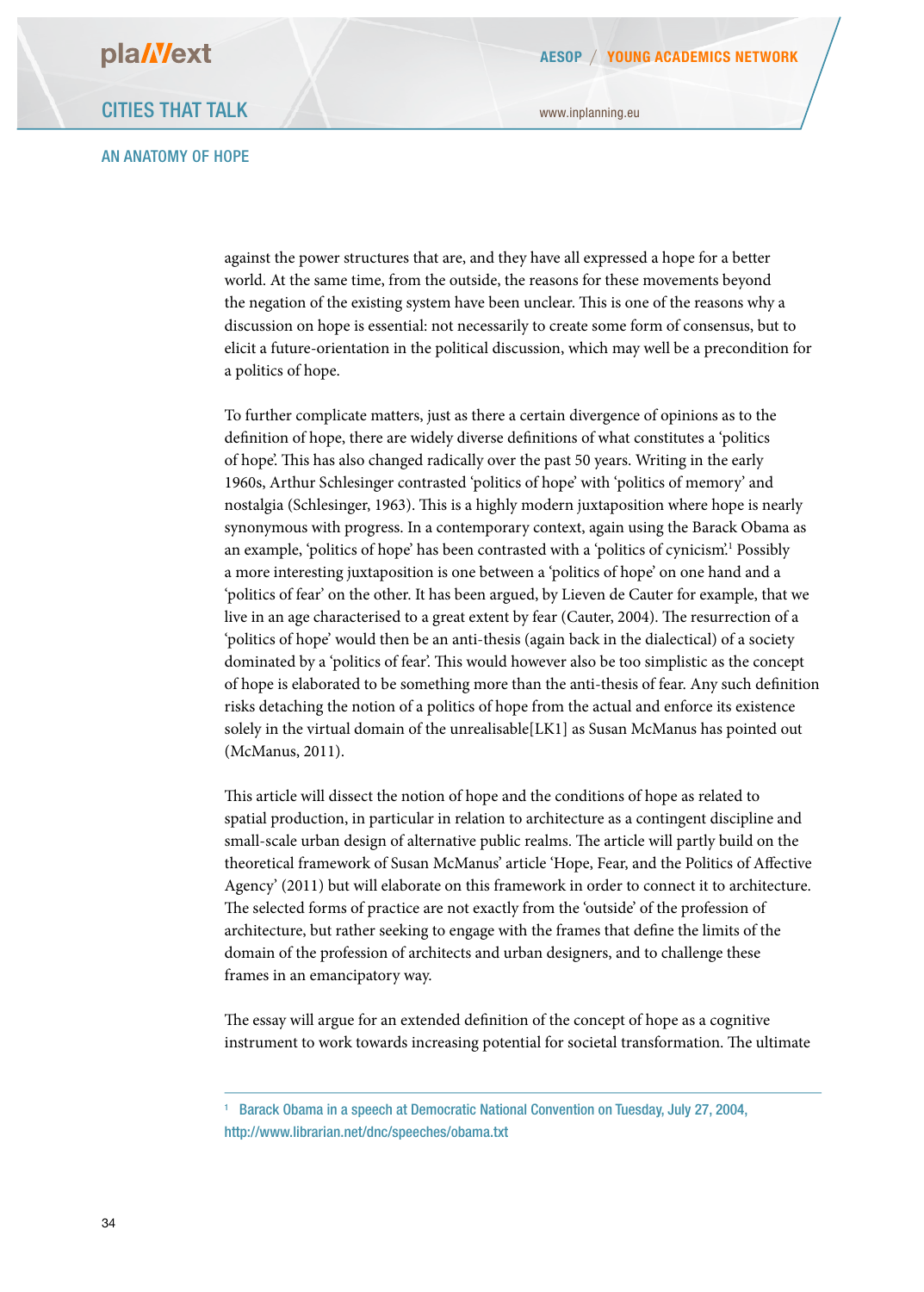Torisson, F.

aim for this extended concept of hope is to challenge and extend what Brian Massumi has referred to as *'society's boundary conditions',* the political, economic and scientifc doxai that presently curb our understanding of the world and its possible alternatives (Massumi, 2002). The concept of hope is subsequently connected to the architectural practice through a short comparison of Umberto Eco's *"The Poetics of the Open Work"* (Eco, 1989), which is used to analyse the potential for a politics of hope in architectural practice.

#### **A Theoretical Framework of Hope**

*'So, it is the crisis of the idea of revolution. But behind the idea of revolution is the crisis of the idea of another world, of the possibility of, really, another organization of society, and so on. Not the crisis of the pure possibility, but the crisis of the historical possibility of something*  like that is caught in the facts themselves. And it is a crisis of negation because it is a crisis of *a conception of negation which was a creative one.* T*e idea of negation is by itself a negation of newness, and that if we have the means to really negate the established order — in the moment of that sort of negation — there is the birth of the new order.* (Alain Badiou in Houdt, 2011, p. 234)

The crisis of the metanarrative of modernity is also the crisis of negation as a critical method of transformation as it arguably requires a belief in negation to bring society forward, ultimately, a belief in progress. The question then becomes: where is then the possibility of resistance to the dominant power structures if this resistance needs to transcend negation? Critical theories, according to Geuss, serve as guides for human action; they seek to produce enlightenment in their agents, they are inherently emancipatory, they have a cognitive content, and they are refective rather than objectifying. *'A critical theory (…) is a reflective theory which gives agents a kind of knowledge inherently productive of enlightenment and emancipation'.* (Geuss, 1981, p. 2). The question is if this still applies in a post-modern context. It is now often argued that negation is no longer enough (Martin, 2006; Wallenstein, 2010; Wallerstein, 1998). This is part of the motive for seeking to rehabilitate a politics of hope: to provide a position of positive transformation. An extended understanding of the politics of hope is intended to constitute a "positive critique" in the sense that it ofers an alternative to what is which is not solely based on negating the existing, but also provides a direction rather than a destination.<sup>2</sup> This is a shift and not necessarily an innocent one.<sup>3</sup> The directional is one of the tools of governance in a neo-liberal world that returns in planning in urban visions that envision a society that difers very little from what society is today. However, the implications of this shif in

<sup>&</sup>lt;sup>2</sup> Arguably, all critique promotes a positive alternative implicitly if not explicitly, c.f. (Latour & Weibel, 2005)

<sup>&</sup>lt;sup>3</sup> As was pointed out to me by one of the peer-reviewers.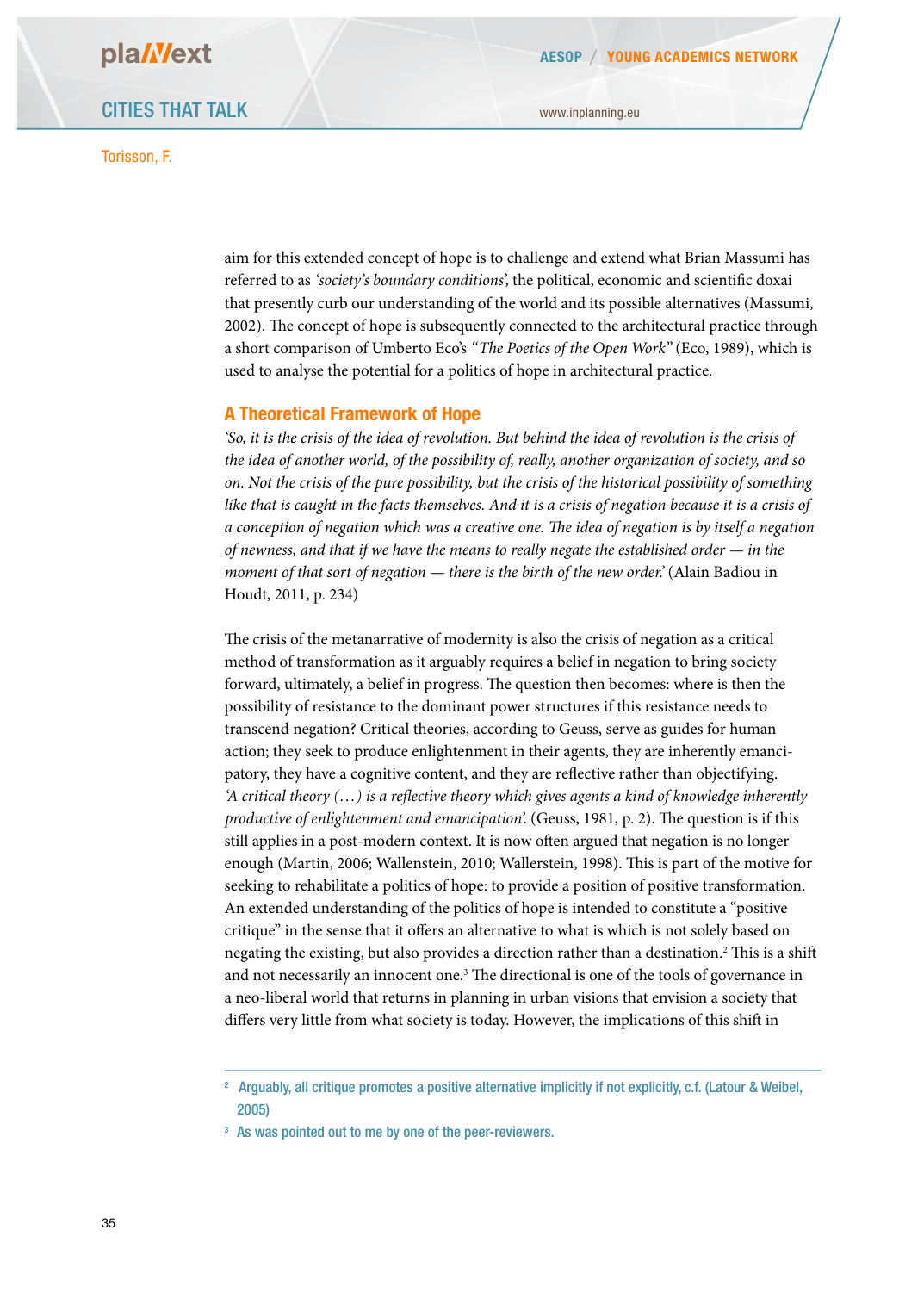#### AN ANATOMY OF HOPE

relation to hope have not been explored in any detail in regards to disciplines of spatial production.

The notion of a positive alternative is not necessarily simple. Most alternative societies that are proposed could still be situated as negations rather than constituting positive alternatives; for example: there are too many cars, let's build a society without cars. Alternatives are primarily aimed at alleviating the injustices of our present system instead of actually doing something else entirely, and could be categorised as alternatives of compensation. Fredric Jameson suggests that the very notion of it being radically diferent makes it impossible for us to imagine since this is the defnition of the radically diferent in the frst place: that we cannot imagine it (Jameson, 1995). And, in the text entitled *'The Politics of Utopia',* he argues that even if we could imagine something radically diferent from what is, the principal problem is that we are then unable to see a way in which this could become reality. Jameson uses as an example universal employment, which according to him is highly provocative ideal that would be the ultimate revolt against a capitalism that requires *'frontiers and perpetual expansion to sustain inner dynamic'* (Jameson, 2004, p. 38). Universal employment thus would challenge capitalism at its core. However, this is also the downfall of this idea, since it would be inconceivable in capitalism, the system would already have had to be changed for it to become possible. David Harvey makes a similar distinction in *'Spaces of Hope'* (2000), where he diferentiates between utopias of spatial play (that is images of a utopian society) and utopias of social progress (political ideologies). Harvey discusses a form of 'dialectical utopianism' that would combine the two, whereas Jameson is less optimistic and suggests that this is the conundrum of politics and the concept of utopia, utopia can hence only be used to critique the dominant ideology (Jameson, 2007).

Ernst Bloch remains the foremost theorist on hope as a concept. His work *'The Principle of Hope'* (1995) is fundamentally based on hope as a form of positive critique that opens up the potentiality of the futures possible rather than prescribes one specifc future. Bloch's work is a redefnition of Marx's notion of criticality into something that transcends negation. To Bloch, hope was not solely the opposite of fear, but hope is anticipatory and active; it is *'a directing act of a cognitive kind'* (p. 12). In Bloch's view, the feeling that *'Etwas fehlt'* ['Something's missing'] (Bloch, 1988, p. 14), a sentence he borrowed from Brecht is the starting point for using hope as a cognitive instrument. Hope is in other words a process of development where abstract becomes concrete. There are different forms or stages of hope, the simplest and most common of which are daydreams of compensation and personal success, often in the form of nostalgia. There is subsequently a distinction between compensation, what Bloch refers to as *abstract utopia*, and anticipation, referred to as *concrete utopia* and in Bloch's view connected to Marxism. The distinction is based on *function* rather than *content*, where concrete utopia is anticipatory and transformative, and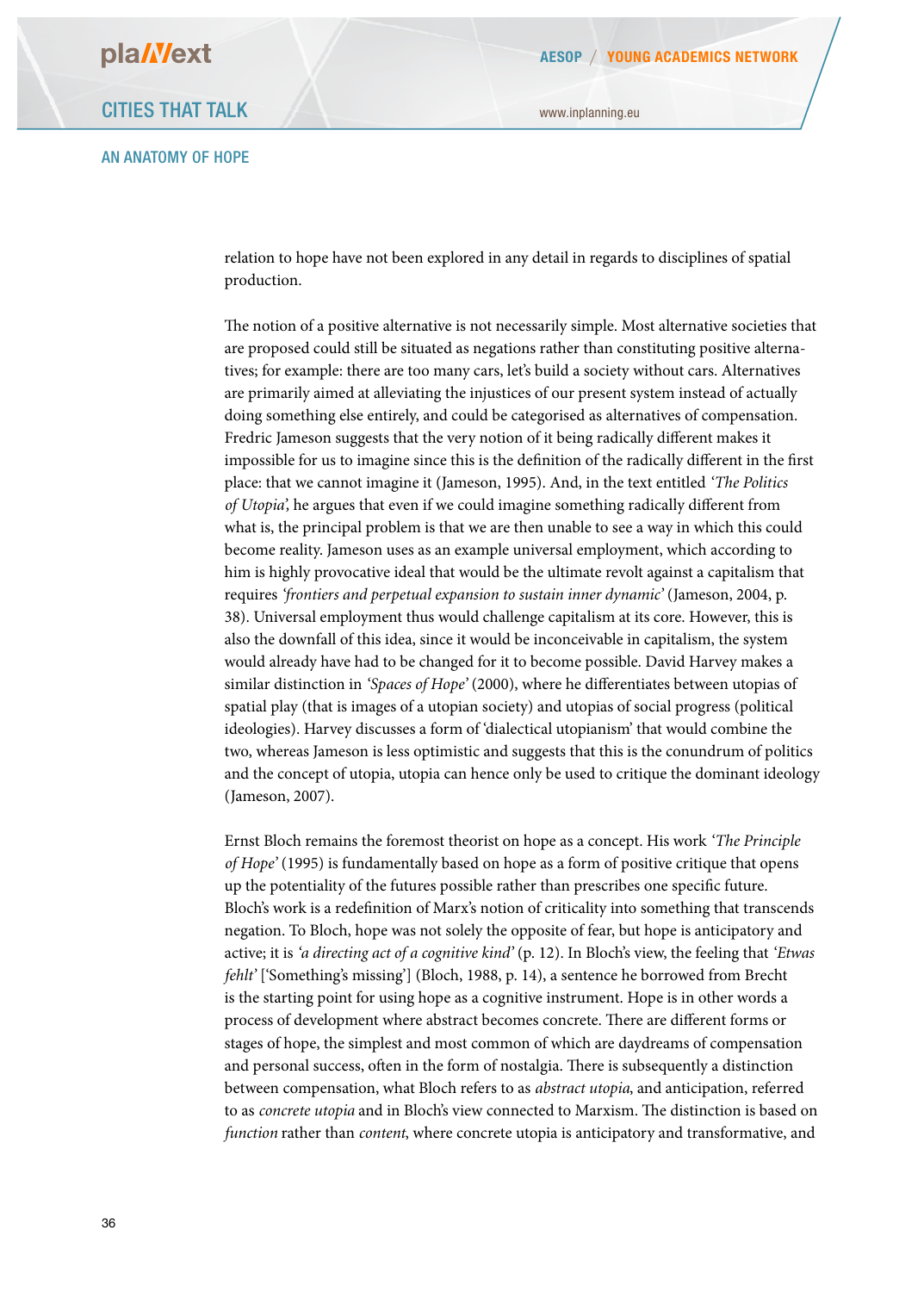### CITIES THAT TALK

#### Torisson, F.

www.inplanning.eu

the task in developing hope is *'removal of the abstract elements which clutter up the concrete core'* (Levitas, 2011, p. 104). That is, to make hope real, the unrealistic and unconsidered aspects need to be separated from the hope itself. *'Docta spes, comprehended hope [begriffene Hoffnung], thus illuminates the concept of a principle in the world, a concept which will no longer leave it.*' (Bloch, 1995, p. 7). The notion of comprehended hope locates hope, although it is a future-oriented concept, frmly in the present. *'That is why real venturing beyond never goes into the mere vacuum of an In-Front-of-Us, merely fanatically, merely visualizing abstractions. Instead, it grasps the New as something that is mediated in what exists and is in motion, although to be revealed the New demands the most extreme effort of will'* (p. 4).

The dialectical is important to Bloch, but he insists that the future is an open system. While Bloch builds his principle of hope heavily on both Marx and Hegel, his view of the future is thus open and dialectical as opposed to Hegel's Geist guiding society towards Aufebung and Marx's determinism where Communism is the inevitable outcome (Thompson &  $\check{Z}$ ižek, 2013). This open future is made up from the potential futures, the open possibilities that come from impulses in the everyday. Bloch employs a concept he calls the *Not-Yet* (Noch-Nicht) as the principal concept that connects the present and the future, and it is central to his entire work on hope. The Not-Yet is a distinctly future-oriented concept that still remains frmly grounded in the present. Bloch's Not-Yet is divided principally into the Not-Yet-Conscious and the Not-Yet-Become (Bloch, 1995). The Not-Yet-Conscious is the possibility of the new as developed in the unconscious of the mind. Bloch insists that the unconscious is where connections are made through associations and where the new is produced (Levitas, 2011). In Bloch's defnition, ideas are formed in the unconscious, and these ideas make their way into the actual real as impulses that can be traced in the everyday objects as well as in cultural production. There is consequently any number of possible futures being expressed at any given time, leaving the future open to follow any which one of these. These impulses are always there, their principal determinant is that they are produced by the unconscious mind and thus arise out of their present cultural context.

This anticipatory consciousness is in other words not construed around a fantasy, but is developed into a concrete possibility, and it is this possibility that is hinted at in the Not-Yet and which is later evolved. Bloch's focus on utopia makes things complicated, but it is essential to remember that Bloch's defnition of utopia was instrumental rather than constituting an objective in itself. To Bloch, (concrete) utopia is primarily the expression of hope. Hope is developed in the unconscious, expressed in the everyday and in particular in the arts, and it is eventually developed into a concrete and conscious anticipation, one which strips away all the unrealistic and irrelevant abstractions into something which is highly concrete and possible. Yet hope must go through this process. Jameson follows a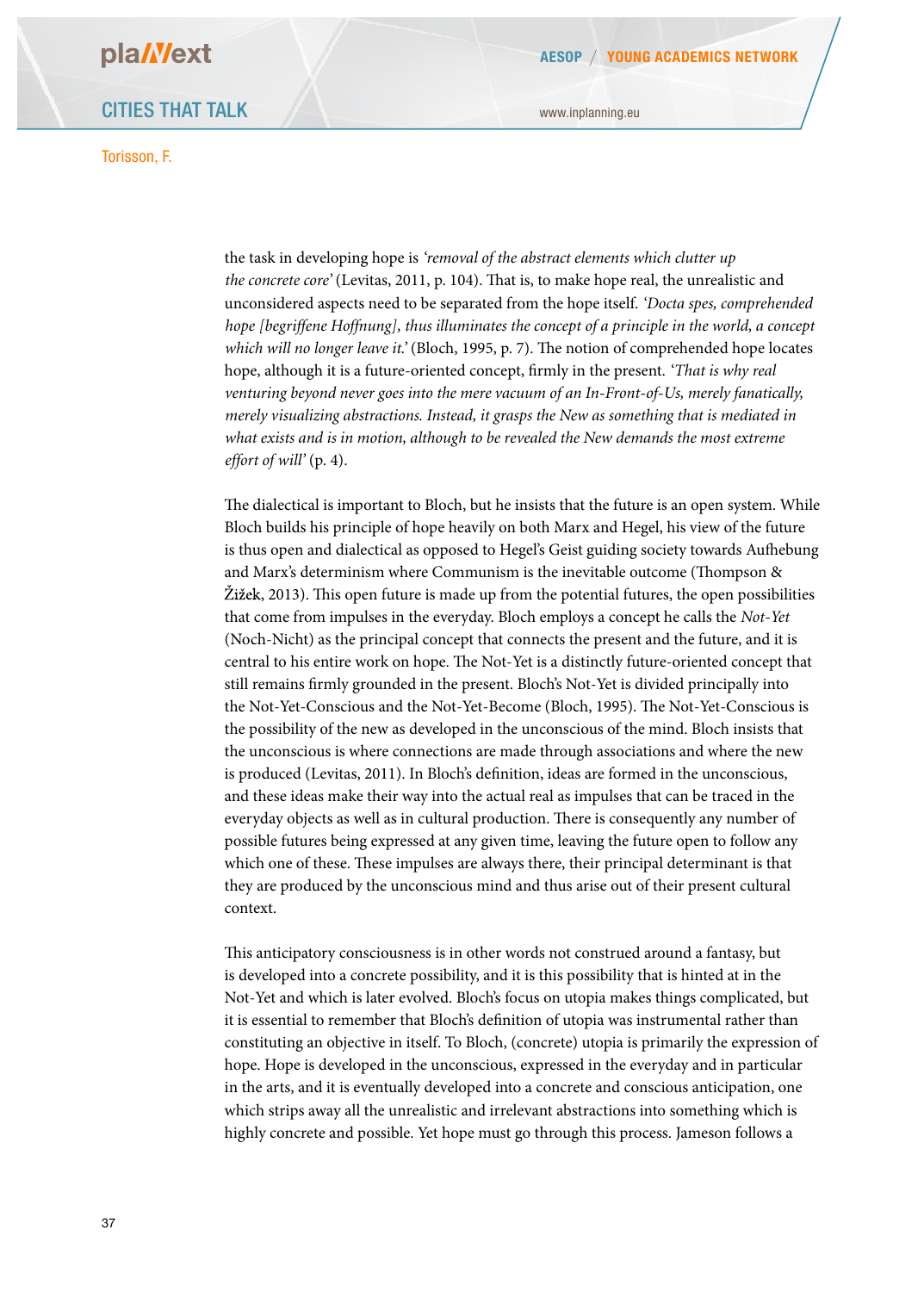#### AN ANATOMY OF HOPE

similar line of thought in his example above of universal employment, that the utopian becomes real possibility and no longer utopian as the result of a process; the image in itself is abstract, and in order to make it concrete the process in which it becomes anticipation must be experienced, hope must evolve from abstract to concrete (Jameson, 2004). The open question is how this evolution of hope is possible if there is only a very abstract image what is a collective and collective hope, and it is here that architecture as cognitive devices fnd their role.

A politics of hope in architectural practice will thus not engage with flling in a prespecifed model of a better society but will seek to imagine this better society through an architecture that enables thinking along these lines. Architecture then becomes a kind of cognitive device, enabling and encouraging contemplation beyond the confnes of the doxai that we inhabit.

Affect is a concept closely related to the concept of hope. The definition of affect used here stems from the work of Spinoza as interpreted by Brian Massumi, Eric Shouse and Nigel Thrift, among others (Massumi, 2002; Shouse, 2005; Thrift, 2007). To locate affect, Shouse makes a distinction between 'afect', which is intrapersonal and 'feeling', which is the personal perception of afect, which is conditioned by cultural background and memories (Shouse, 2005). Tis relationship would not be complete without 'emotion', which is the culturally conditioned expression communicated in gestures and language of the feeling directed back at the rest of the world. Human bodies are, according to Spinoza, always afecting and being afected, by other humans or by situations or material objects (Massumi, 2002; McManus, 2011). To Spinoza, afect is a transition, and this transition is *'accompanied by a feeling of the change in capacity'* (Massumi, 2002), and it is this notion of capacities that defnes what a body is, what it can do. Feeling then is the reaction to this afect as it is passed through the 'flter' of our unconscious and our memories, which means that the feeling produced by afect varies from subject to subject.

To Massumi, afect is closely interlinked with the concept of hope, in fact, he uses them synonymous, and goes on to defne afect as *'the virtual co-presence of potentials'* (Massumi, 2002). Tis co-presence is virtually present; it cannot be reached and actualised in that sense, at least not directly and literally. Ernst Bloch put it, you will not be able to point out that which was missing and exclaim: '*it's about the sausage*' (Bloch, 1988, p. 14). The 'vague *sense of potential'* is in other words perpetually out of reach, through experimentation more potential can be accessed, and this constitutes a degree of our freedom in a sense. Massumi, like Bloch, understands hope thus as a directional afect, which does not prescribe a future but rather open the possibility of something that will begin to approach what is missing (Massumi, 2002).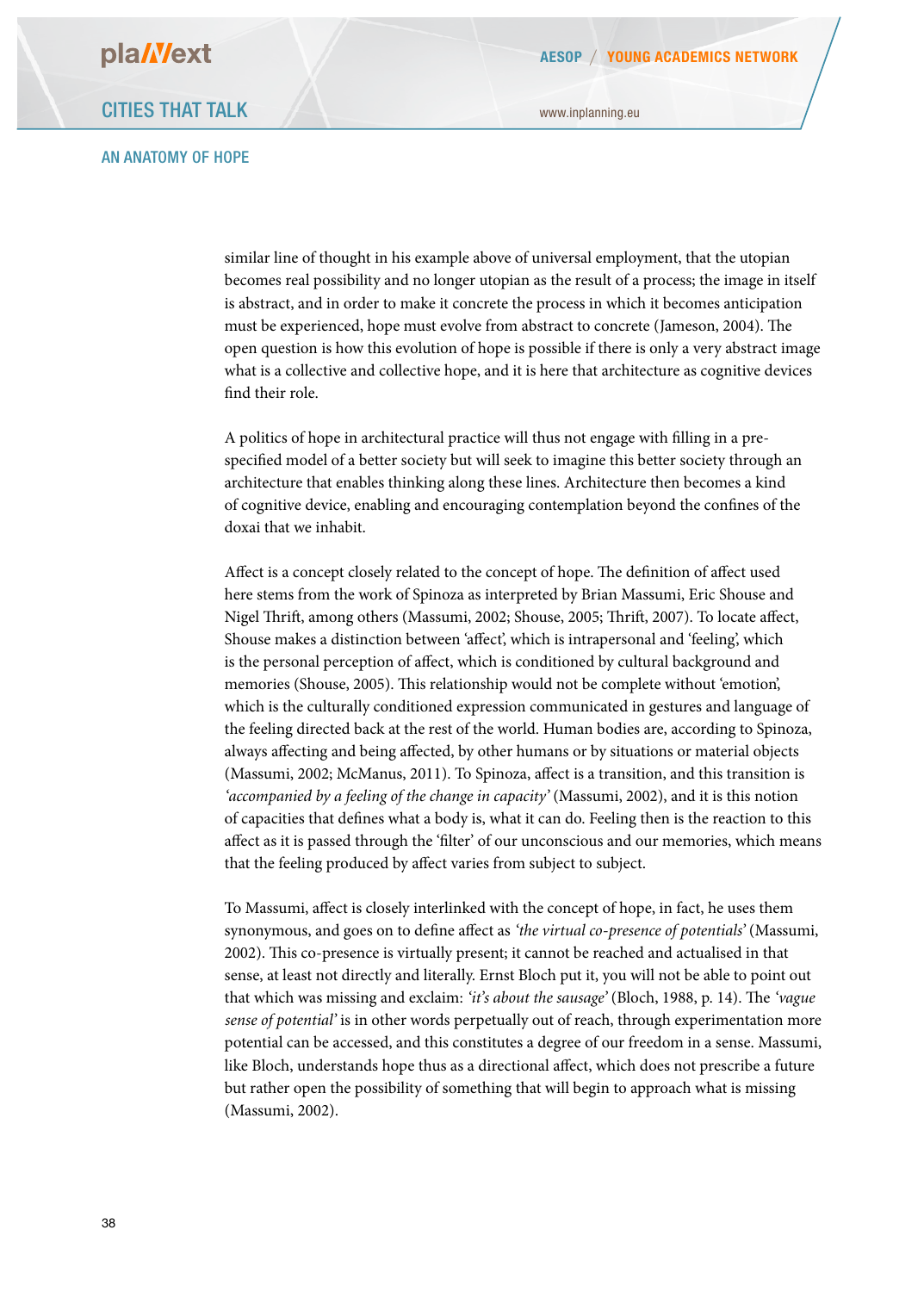www.inplanning.eu

Afect and afect theory is predominantly used in marketing, what Massumi refers to as 'relational marketing' (Massumi, 2002), through fundamentally afecting the subject on an afective level, bypassing the conscious mind so to speak. Maurizio Lazzarato has referred to this as noo-power and noo-politics (Lazzarato, 2006). Noo-politics, summed up by Deborah Hauptmann, operate as *'a power exerted over the life of the mind, including perception, attention and memory'* (Hauptmann, 2010, p. 11) — as opposed to Foucault's concept of bio-politics, which is instead exerted over the life of the body. However, the concept of noo-politics does not replace the concept of bio-politics; according to Lazzarato, it is superimposed on top of it, and ultimately commands it (Lazzarato, 2006). Building on Deleuze's essay 'Control Societies' (Deleuze, 1995), Lazzarato suggests that noo-politics reorganises and commands other power relations as it is more deterritorialised and more virtual than bio-politics (Lazzarato, 2006). Sven-Olov Wallenstein suggests that our minds are 'sculpted' through architecture and visual media in general in order to produce certain actions and reaction (Wallenstein, 2010). The objective of such exercises is to fundamentally shape the mind of the subject through shaping its identity, to in-form us as Massumi puts it (Massumi, 2002). Tis is according to Massumi how power functions now: it is not power over subjects, but power to form subjects. According to McManus, *'the affective can be theorized as an extensive series, or field of forces and intensities that the "I", the subject,*  finds itself manifest within and negotiates' (McManus, 2011). The territory of affect is consequently a battleground in this sense, where hope-afect constitutes one form of resistance to the sculpting of the mind by the control society, and hope is intended as a means to break out of the confnes of the dominant doxai.

#### **Expressions of hope**

*'Utopia is no longer the invention and defence of a speci*f*c* f*oorplan, but rather the story of all the arguments about how Utopia should be constructed in the* f*rst place. It is no longer the exhibit of a an achieved Utopian construct, but rather the story of its production and of the very process of construction as such' –* Fredric Jameson (2007, p. 217)

The vast majority of architectural production serves to manifest the dominant ideology in society, to physically manifest laws and power structures in the material reality, and an architectural practice of hope will invariably constitute exceptional practice that poses a challenge in one form or other to the standard practice. However, this does not necessarily render it meaningless, as such practices provide examples of ways of doing things diferently, and open for discussion on how the world could be diferent.

What is referred to here as architectural 'politics of hope' is in essence similar to David Harvey's notion of dialectical utopianism, combining 'utopias of spatial play' with 'utopias of social process'; this also would constitute a practice that is both processual and directional, rather than providing a fnite future, of making the unreachable reachable (Harvey,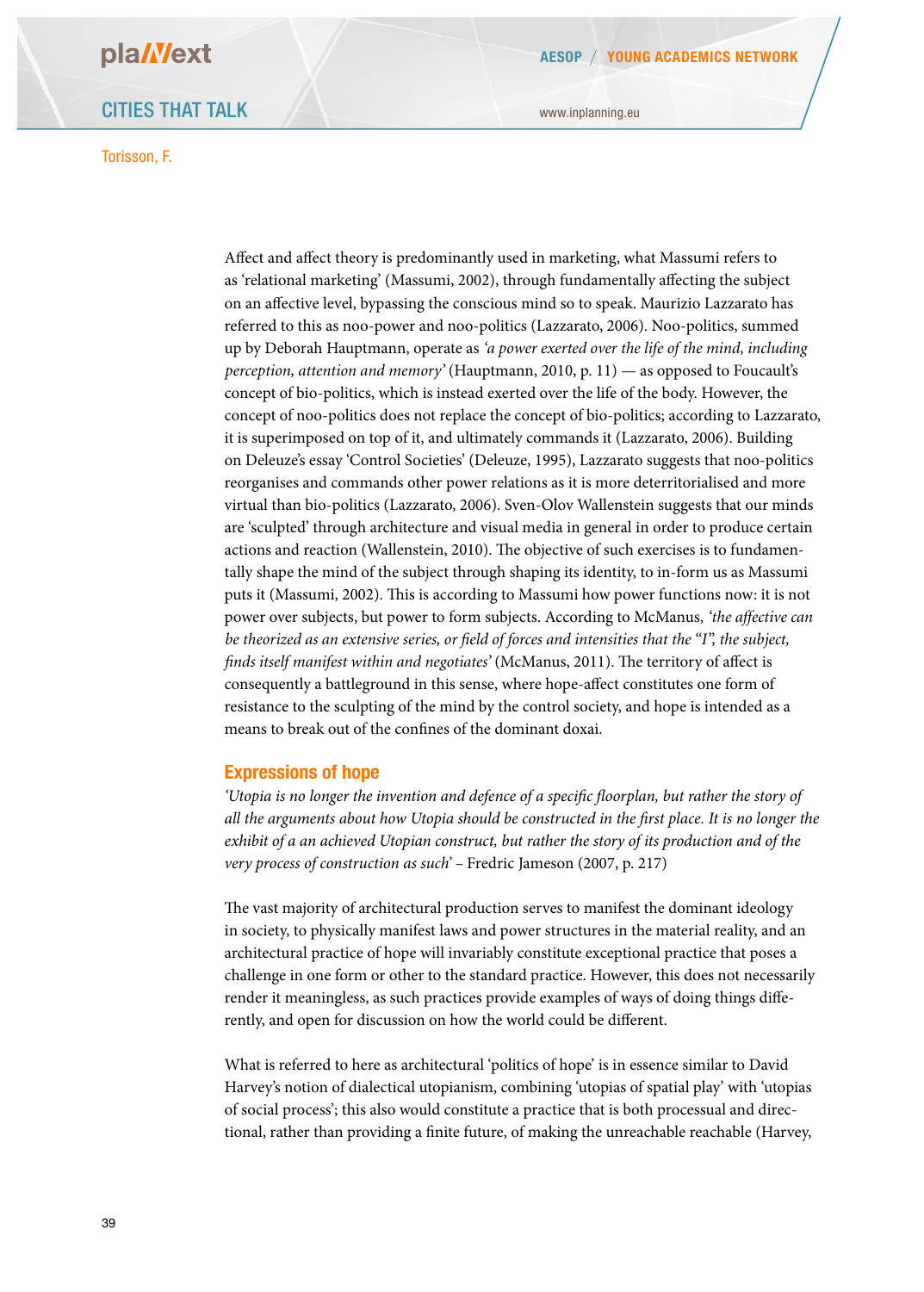#### AN ANATOMY OF HOPE

www.inplanning.eu

2000). However, there is an added element to this: the notion of afect and afective architecture, which is central to how architecture could work as 'politics of hope' in a processual way. One principal reason for this addition is the central role that afect plays in hope and the evolution of hope, but also how afect is used to various ends in architecture. Perhaps the most illustrative example is the use of fear-afect, where security measures are added in order to create a sense of security, but efectively contribute to an afect of insecurity, mistrust and fear. These phenomena have been analysed in the works of Wendy Brown and Anna Minton, among others (McManus,2011; Brown, 2010; Minton, 2012). Although it is not desirable to juxtapose hope-afect and fear-afect, as Susan McManus maintains, it nonetheless shows how the potential of using afect in the built environment is consciously or unconsciously employed in the cities today (McManus, 2011). Normally, however, these afects tend to appeal to negative afects, such as fear, techno-positivism or nostalgia. All of these have a clear role in the economy as it is produced and reproduced in the built environment today.

In this brief study of a possible 'politics of hope' in architectural production, I will outline two somewhat diferent approaches to the architectural project – limited in scope and commission to the framework of production of the architect – working with or without a commission from the established modes of production. Both of these are concerned with challenging the doxai of common knowledge and the equations that govern the production of architecture. This challenge can be made in various ways, as will be shown, but the central part is that the architectural project serves as a cognitive instrument working towards learning how things actually could be diferent.

Architectural production is, with few exceptions, based on a market-driven equation that determines whether a project will probably be feasible (proftable) or unfeasible. What architectural politics of hope primarily do is to challenge how architecture is habitually quantifed, and to what end. It is in other words a form of critical practice that proposes societal transformation by challenging the frameworks that control the production of architecture where architecture is the physical manifestation of law and power structures. There is however also an affective dimension in this, and it is the hope-afect that proposes a transformational potential and that permits the challenge to frameworks in the form of architecture to be taken up and developed in a process towards a realistic utopia, a concrete anticipation of another world. It is a form of practice that requires a *partial alignment* with the power structures of society, while challenging these at the same time.<sup>4</sup> Challenging the frameworks defining feasibility and economic legitimacy

<sup>4</sup> I believe that the term stems from Keller Easterling, but I have been unable to locate a reference.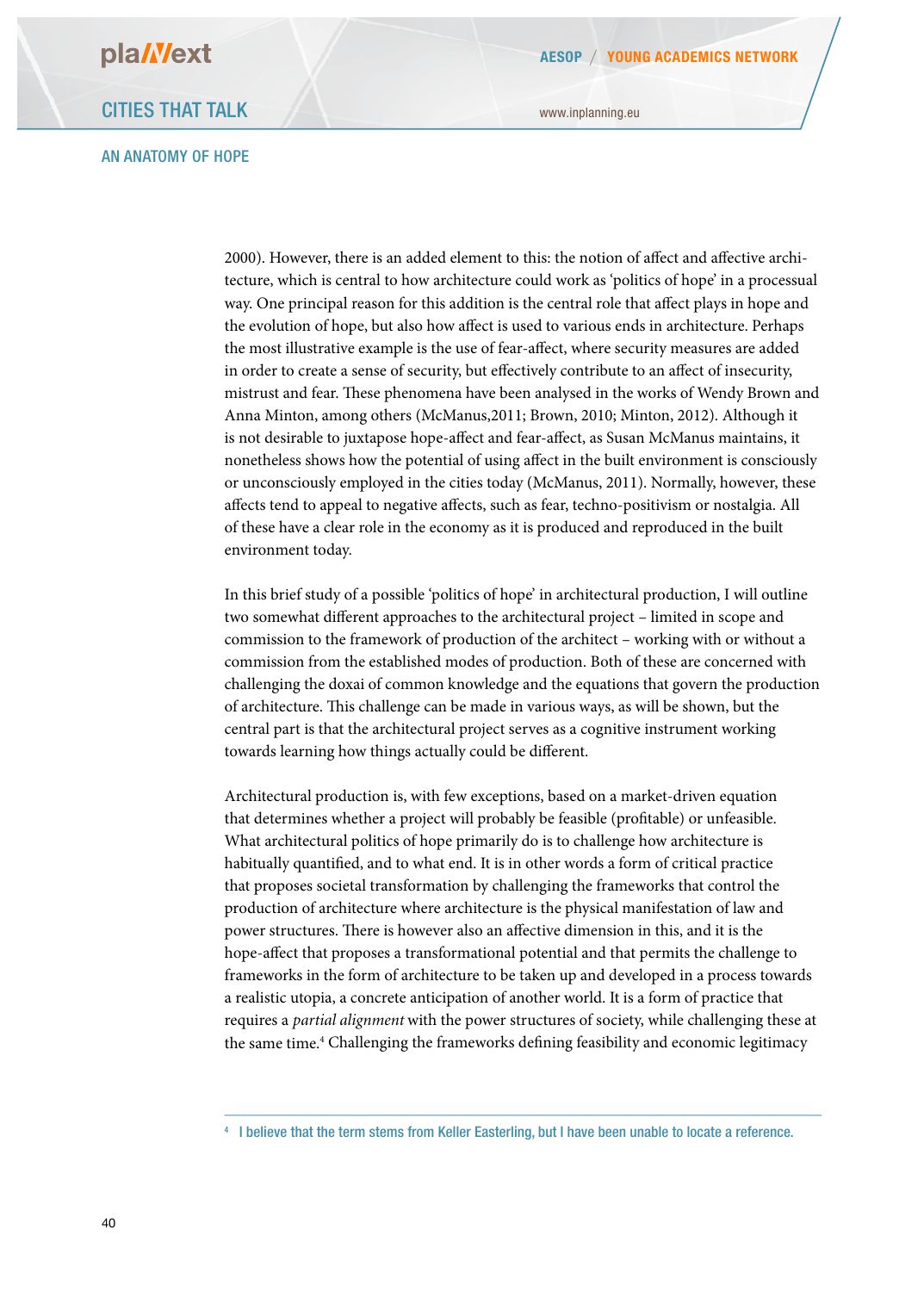CITIES THAT TALK

Torisson, F.

that control the production of architecture is in itself not a revolution, but it is a beginning to enable thinking beyond the forces that seek to maintain the status quo and who seek to assert that no other world is possible.

The type of practices of hope outlined here is characterised by its indeterminate rather than determinate nature; it is a type of 'crowd-sourced utopianism'. Politics of hope refers to evolutionary practice that starts with an opportunity – an 'in-between' – and exploits it in a manner that is different from the workings of society at large. The structure and telos of this practice is not set at the beginning, but has evolved through participatory discussions and trial-and-error. The format, system and telos are perpetually renegotiated and thus also perpetually deferred. Consequently, the evolution, as contrasted with intelligent design or similar, moves in a general direction rather than towards one specifc type of society. These are interesting from an architect's perspective, as they appear to form a site of resistance, operating socially responsibly in a way that transcends or transgresses the frame within which architectural production habitually takes place. In other words, by operating through such participatory utopian projects, an architect can become less dependent on client and capital. The idea is that such projects will produce and test propositions for a better world beyond the confnes of capitalist production. Again, it is necessary to consider these endeavours as a kind of representation if they are intended to have an efect beyond themselves.

#### **The virtual co-presence of potentials in architecture**

*'Perhaps we can see whether any of the new forms we have imagined might secretly correspond to new modes of life emerging even partially. Perhaps indeed we might start to do this at the existential level, at the level of daily life, asking ourselves whether we can think of spaces that demand new kinds or types of living that demand new kinds of space'* (Jameson, 1995)

This text will focus on a narrow segment of small-scale architectural practices using two contemporary practices as the objects of analysis. These objects are selected because they operate on the edge of what is considered the conventional framework of architectural production, partly as a result of their scale. The short analysis here is primarily using architects' statements and published photographical material, which is useful to establish a hypothesis although the next step would be a more rigorous analysis of how the projects have been received.

As their focus is on small-scale interventions and projects, there is a certain agency available in the sense that there is an opportunity to act otherwise, and this window of opportunity has a tendency to diminish when more money is involved in the production of the architecture. If hope is communicated through afect and through what could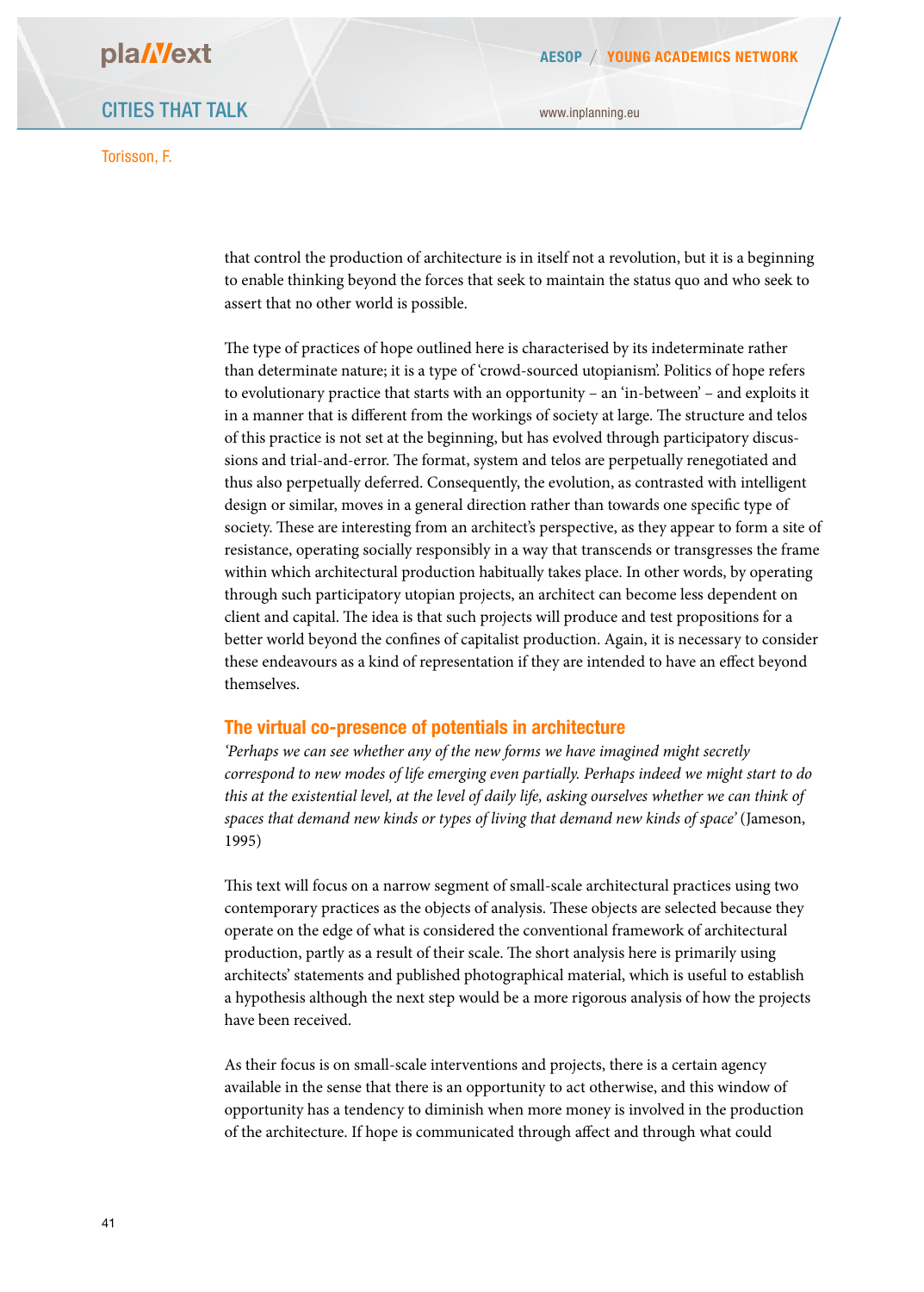#### AN ANATOMY OF HOPE

www.inplanning.eu

be referred to as cognitive devices, the next issue is to relate to how this is mediated within architectural practice and form. One theoretical starting point that dovetails with the notion of hope is the concept of the 'open work'. Tis was originally introduced by Umberto Eco in the essay *The Poetics of the Open Work*, and translated into English in the late 1980s. The open work is juxtaposed with the closed work, and the two are related to how the work (of art) is experienced and interpreted. It is in other words the relationship between the object of art and the observer (reader, and in our case, user), which is in focus rather than the intention of the artist. This does not mean that the artist is inconsequential; on the contrary, the artist introduces the openness of interpretation that is a signifcant part of the poetic qualities of the open work.

The essential quality of the open work is that it offers an open number of interpretations – there is no defnitive interpretation or even defnitive set of interpretations, but instead a plethora of interpretations that encourage or demand contemplation on the behalf of the observer. As an example, Eco uses the literature of Kafka, where there is no legend or key to understanding the metaphors, but rather the metaphors' openness is what keeps our attention and begs the question what it possibly could mean (Eco, 1989, p. 9). The work's open qualities render it a feld of possibilities rather than a linear sequence. Eco furthermore ofers a subcategory to the open work which is the *'work in movement',* which consists of *'unplanned or physically incomplete structural units'* (p. 12). Both the open work as a defned feld of undefned possibilities and the open work as a feld that is developed during the performance of the work (Eco uses Scambi by Henri Pousseur as an example of this kind of work; in Scambi, the performer is presented with a number of sequences of music, but the order of these is decided on by the performer rather than the composer). The distinction is, in other words, between a work that is static or one which is to some extent dynamic.

Architecture in relation to hope can be read through Eco's open work. One could readily argue that our conceptions or pre-interpretations of architecture are socially produced, meaning that our possible interpretations are severely limited by the interpretational frameworks defned by the dominant ideology. An architecture of hope in this case is an architecture that seeks to break out of architecture as closed work; the objective is maximum opening, so to speak. In this context, the open work in architecture is an attempt to break out of the confnes of the contemporary doxai, to go beyond the social conditions that are assumed to be 'natural'. Both the examples here explored can be related to the open work, but in diferent ways.

The first example is ECObox. The project was initiated in Paris, La Chapelle in 2001 by the group aaa (atelier d'architecture autogerée) consisting of architects, artists, and other professionals. It is intended to be a self-managed space, or rather, a network of self-ma-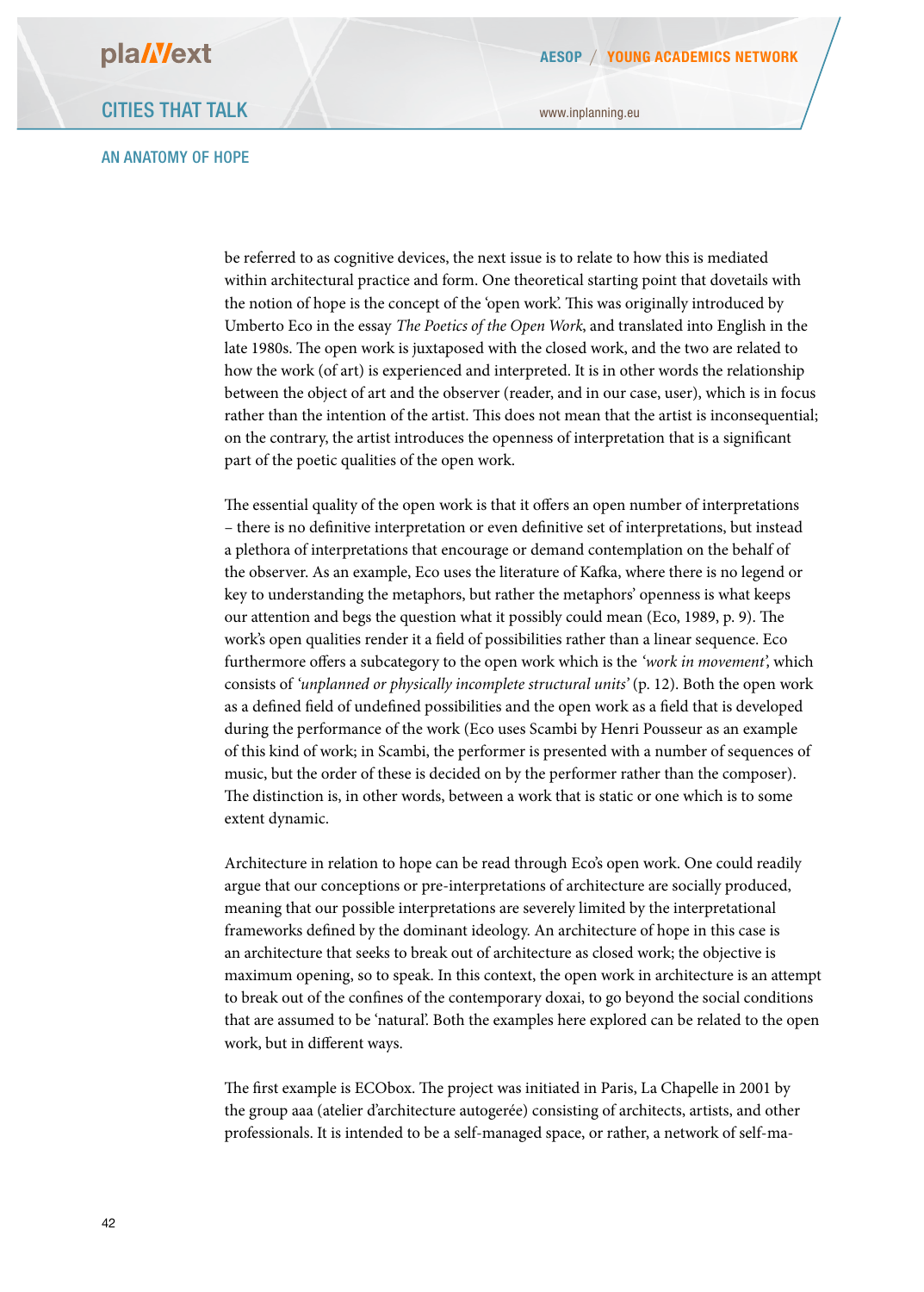### CITIES THAT TALK

#### Torisson, F.

www.inplanning.eu

naged spaces. The form is a garden, intended to serve as a catalyst for community building and participation. On the one hand, it is critical, in that it questions the standard procedure of community participation in architectural projects that otherwise tend to be democratic Potemkin villages where projects gain democratic legitimacy but reap little input from the community. It is at the same time propositional, as it is a means to propose an alternative, or, more precisely, to continuously generate alternatives: *'functioning as social and cultural space, both utopian and real, nomadic and multiple, through a continual process of fabrication*  and self-redefinition according to its users' desires' (Petrescu, 2005, p. 43). Theoretically, the project builds heavily on Deleuze and Guattari and the concept of micropolitics, as opposed to macropolitics. It is a highly processual project, the central aspect of which is the community-building process rather than the garden itself. The architectural approach is curatorial, which in this case means that the architect (in both a literal and fgurative meaning) engages in bringing things together, enabling and then surrendering control of the process. The result is described as *'a bricolage project from an assemblage of desires'* which prioritises the act of deterritorialization (presumably of capitalist segmentarity) over the construction of new institutions of power (46). The project is thus a device for the evolution and expression of participants' desires – a heuristic tool for imagining alternatives rather than providing an alternative in itself. In the terms of Michel de Certeau, it is a project that works with *tactics* rather than *strategies* (Certeau, 2002). It is a tool for working towards a diferent form of subjectivation, in line with Guattari's transversal thinking. In other words, it is a space that continuously redefnes itself according to its users and actively strives to avoid crystallising in any fxed form, but to instead remain dynamic in a kind of intellectual nomadic form. To an extent, it calls to mind Bourriaud's relational art, but in the city, but there are, as will be discussed, certain diferences (Bourriaud, Pleasance, Woods, & Copeland, 2002).

The space produced in ECObox can be considered curated rather than architect-designed. When taken in its most basic function, *curation* is an activity of selecting, organising and sorting. In this case, the curatorial aspect aims to spark a process that will subsequently become self-governing in that nobody will be in control (Petrescu, 2007). One aim is to provide a space for re-thinking the ideas of individuals and the collective and to defne an identity which has not (yet) been colonised by capitalist interests – in extension, a space to pause and think freely. In the art world, the participatory turn is perhaps best summarised by Nicolas Bourriaud in 'Relational Aesthetics' (2002), where he takes a very similar approach. Bourriaud writes of *'microtopias'* that emerge from relational art where the social situation is the artwork rather than the artefact. Simply put, the artist/curator sets a scene which is then host to an event. However, as soon as the artwork becomes a purportedly neutral and situated proposition, its power as representation becomes complex and ofen questionable. ECObox manages, partly, to avoid this conundrum as its script and location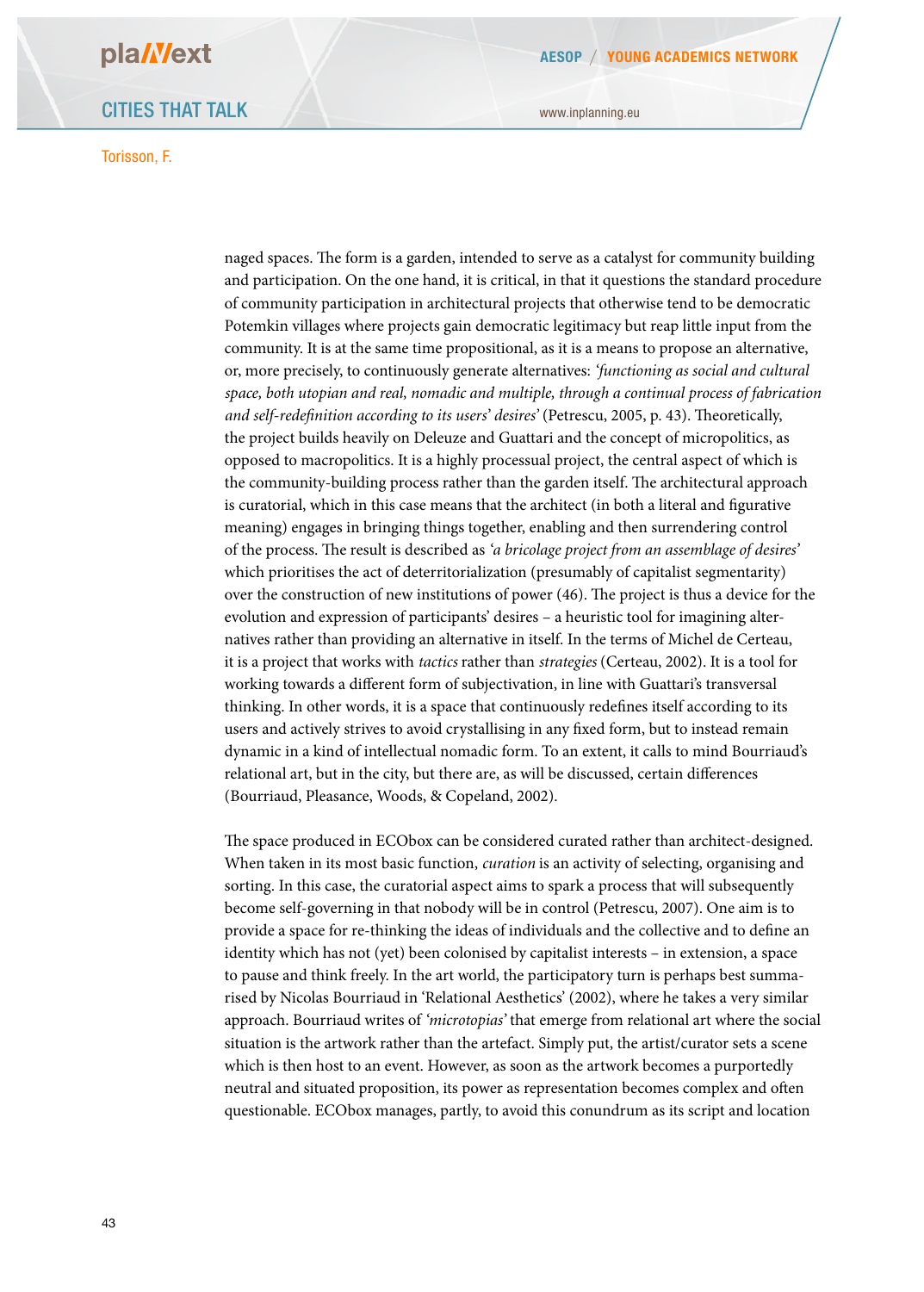#### AN ANATOMY OF HOPE

changes over time. ECObox's structure is more fexible, and as long as the question of representation remains unresolved, the problem of what the proposition's function can be avoided.

The telos is thus always-already Not-Yet - there cannot be any explicit telos. It could instead be described as a structure constructed on hope (for the possibility of imagining a more emancipatory society). In theory, the redefnitions of the telos are produced collectively by the participants: *'Collective thinking should construct itself along with the events'* (Petrescu,  $2005$ , p. 55). The question that remains is what directions the imagination can possibly take, and to what extent it is defned by the outside.

ECObox is in terms of Eco's open work an open work in more than one sense. Eco defnes a subcategory of the open work which is the 'work in movement', a work which is being reshaped by its performance within the framework provided by the artist.<sup>5</sup> The open work and the work in movement are distinguished through that the work in movement is reconfgured through its performance rather than solely through the interpretation of the audience/observer. In terms ECObox, the 'open work' and its subcategory the 'work in movement' become pertinent. ECObox consists of a curatorial structure which is flled with content by its performers (who are also its users/audience). How the content evolves is loosely controlled by the curatorial structure, but cannot be predicted through this. Consequently, the interpretation of this work by its users transforms the content of the work (if not the curatorial structure, which would appear to remain static). There is in other words a feedback loop where the content is evolving in a very simple sense through the construction of collectives and how the participants are afected through both this constructed collective and its activity or form generated, in this case the development of the garden that is the physical manifestation of the work. The central notion is not so much the object produced but the collective subjectivity, the social afect produced through the group engaging with the project.

ECObox is thus a work continuously changed through its reinterpretation and cultivating new collectives in addition to plants. The project's perpetually incomplete character breeds a form of perpetual motion to continue improving, challenging and tinkering. The produced afective result is the notion of possibility, the sense that the borders and limitations that normally apply are not applicable in this particular case.

<sup>5</sup> It is a matter of interpretation as to whether the work in movement is actually transforming (which a direct reading of Eco would suggest), or whether it is instead a matter of re-interpreting the static work from different angles, as Claire Bishop has suggested (although she does not distinguish between the open work and the work in movement as Eco appears to do.)((Bishop, 2004)).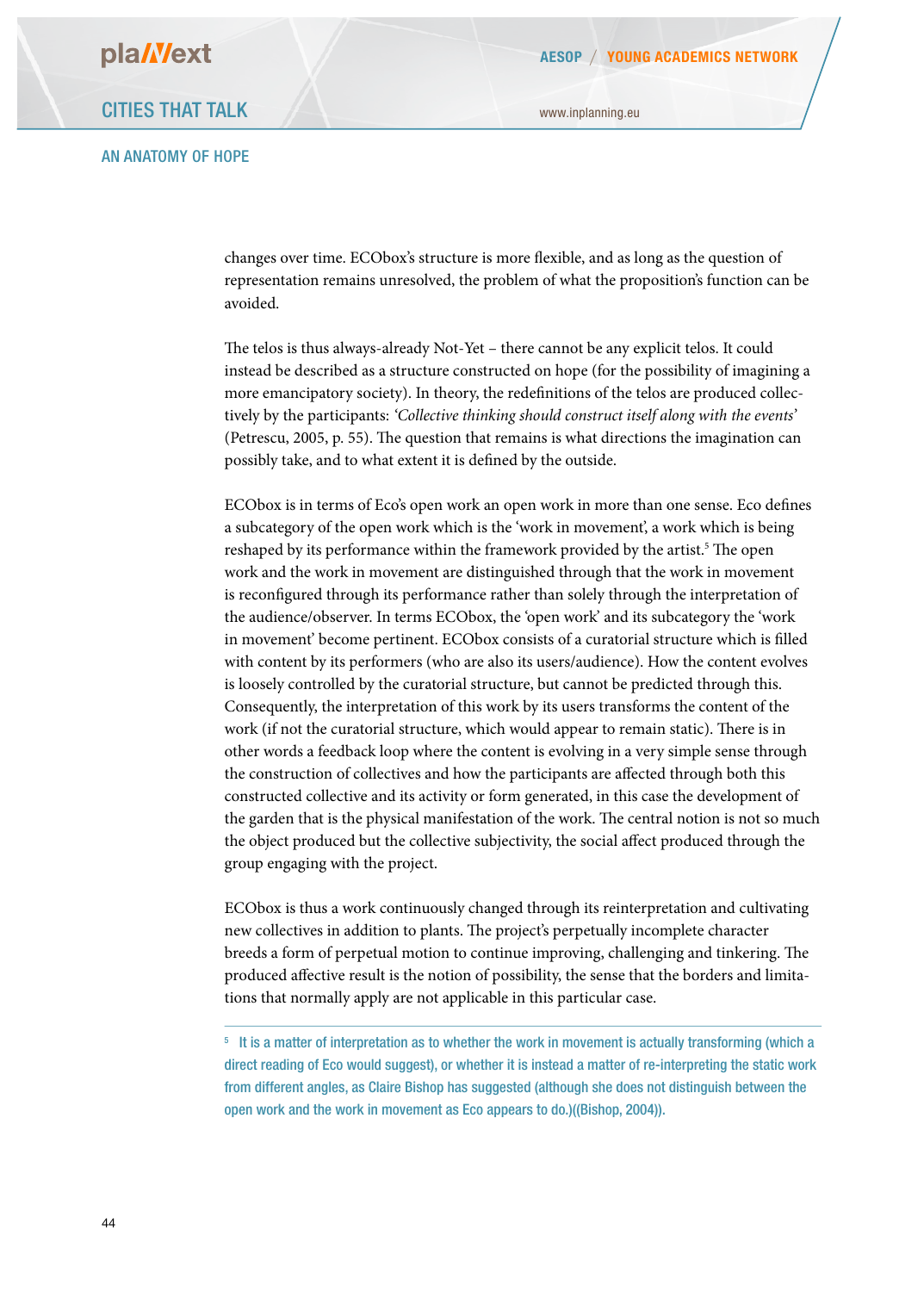### CITIES THAT TALK

#### Torisson, F.

www.inplanning.eu

The second example of what could be considered a politics of hope in architecture is a small and on the surface insignifcant project that forms part of the French architectural practice Lacaton Vassal's work. The project here described is a small (14 units) new-build social housing project in Mulhouse from 2005, but similar principles apply in most of their other projects, including the much-published *Tour Bois-le-Prêtre* in Paris, which is a refurbishment of a social housing tower from the post-war period. The founding principle of Lacaton Vassal is that the primary job of the architect is to provide as much space as possible while adhering to the constraints of each individual architectural project. Tis approach is summed up in the principle 'PLUS', or more, where the ambition with each project is to provide twice the amount of space specifed by design frameworks, budget and design brief. In terms of social housing, the relationship between design frameworks, budget and brief is ofen integral, aiming to provide a minimum existence, whereby the objective is to provide a low standard at a low cost. The design frameworks often dictate minimal spatial requirements that are subsequently interpreted into the budget. Together, these form the framework to which the the architect has to relate. The architects here instead seek to double the amount of space provided while remaining within the original budget, simply put: twice the space for the same price (Druot, Lacaton, & Vassal, 2007, p. 17). There is an implicit critique in this approach of the system that focuses on making barely adequate housing for those who cannot aford private housing, but there is also another, propositional dimension that links the project to a politics of hope.

The commission in Mulhouse was to construct 14 minimal social housing units. Doubling the space of these means saving money on materials and work, leading to ready-made solutions and construction systems. It also leads to a diferent type of residence, where the extra spaces are deliberately made as something 'other' than what is habitually associated with the contemporary dwelling, in the case of Mulhouse, much of the extra space is made up of winter gardens on the upper floor. Winter gardens here have several virtues, not only are green houses a highly industrialised – and therefore cheap solution – for the additional space, it is also typologically apart from the spatial programme of the home. The extra space is in other words comprised of spaces that are to a degree less programmed than most spaces in the contemporary home.

To summarise, there is one framework of the production of spaces imposed by the minimum existence prescribed in design frameworks, but in addition to this, there our imaginary framework: the habitual defnition and conception of what a home is. To a degree, this is formed by media and companies like IKEA. As an example, the IKEA catalogue has sections that programmatically defne a home into functions like 'kitchen', 'bedroom' and so on, which serve to defne our image of what a home is. According to the architectural historian Adrian Forty, this prescriptive shif has been an on-going process since the early days of industrialisation and the birth of industrial design (Forty, 1986).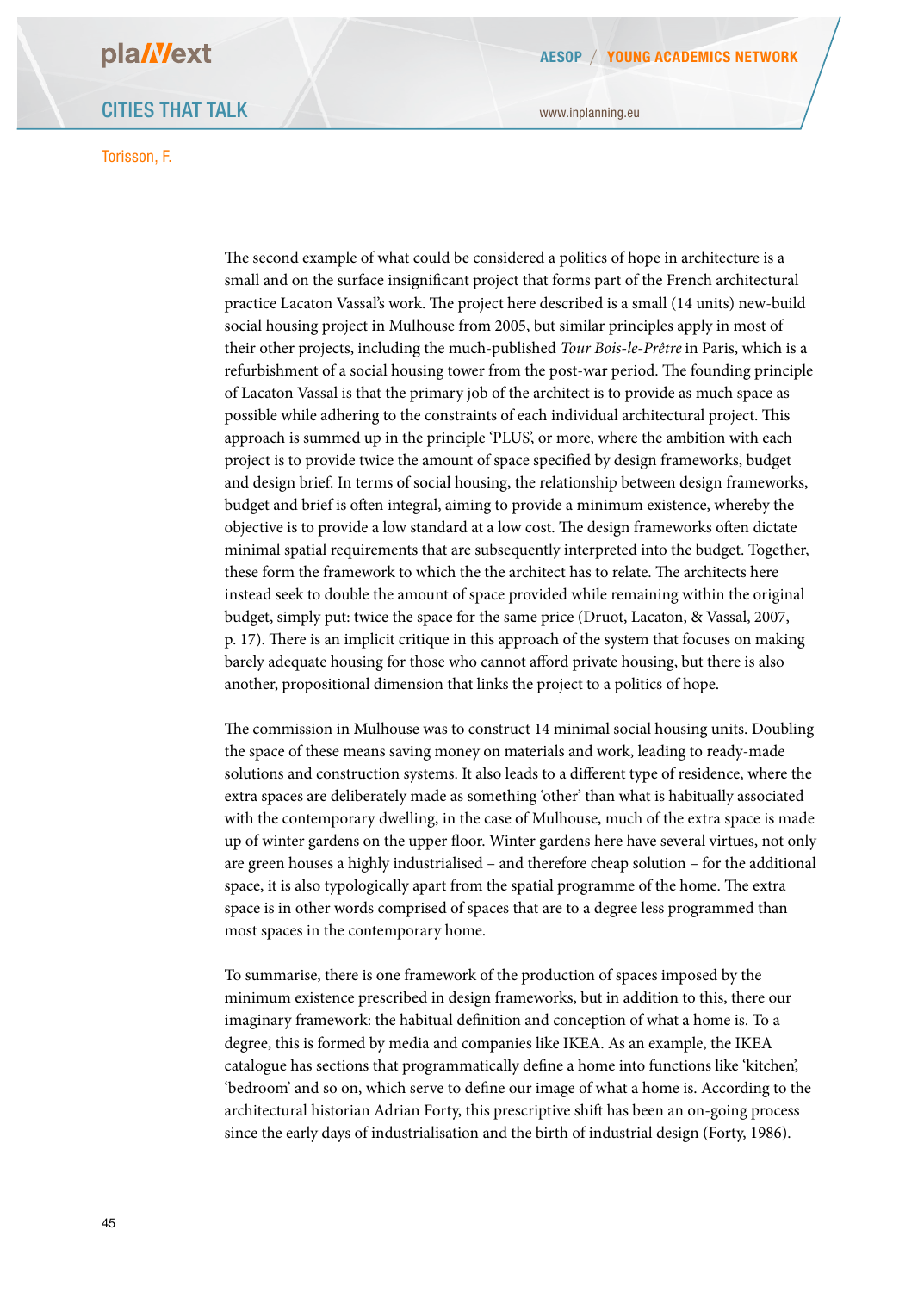#### AN ANATOMY OF HOPE

www.inplanning.eu

The room for interpretation is drastically limited by the preconceptions of what the home is, but what the rather humble extra space does is to ofer a space that does not yet have a specifc programme. In other words the spaces are open to interpretation, to be appropriated and inhabited in ways that are not socially prescribed. They are spaces without a specifc script attached to them; in that sense, it is a critique which is not only a negation of the existing, but which aims to open doors to other imaginaries, for the users to imagine and re-imagine what their dwelling is.

It is useful to make a distinction between Umberto Eco's defnition of a closed work and an open work. Transfgured to the spaces of the dwelling, it would imply that the winter gardens and other non-prescribed spaces constitute open architecture (Eco, 1989), where one can see, as Reinhold Martin once put it, how 'it might work otherwise' – a form of realistic utopia (Martin, 2006). This is in some sense a departure from Eco's focus on multiple meanings and moves from poetics to politics. One could argue that the extra spaces supplementing what is assumed to be a home constitute 'a feld of possibilities', a space that is open to interpretation simply because it is outside of or in addition to all of the spaces that the frameworks of spatial production associate with the dwelling. In this case, it is not a mere case, but of spaces which are '*brought to their conclusion by the performer* [in this case the inhabitant –FT] *at the same time as he experiences them on an aesthetic plane'* (Eco, 1989, p. 3), thus producing the possibility of and encouraging *'acts of conscious freedom'* (p. 4), which become *'stimulus to quicken his* [the inhabitant in the case of Lacaton Vassal's architecture] *imagination'* (p. 7) – or, in terms of hope, a cognitive device to think beyond the confnes of contemporary order. It is here a question of an unwritten openness that permits interpretation and reinterpretation. The inhabitant is not only a consumer, but in an active relation with the material (space), demanding some form of action.

One could also in this case suggest that the Lacaton Vassal housing makes use of a form of afective openness in the architecture, where the decidedly unfnished and 'raw' quality of the material structure invites reinterpretation and re-thinking of how the spaces are used and furnished. However, this is a somewhat risky argument that makes a foray into aesthetics where the various interpretations of what housing is and where 'completeness' is a decidedly factor depending on cultural context. On the other hand, one can fnd some support for the explicitly unfnished being connected to a conscious project of continued exploration, where continued appropriation and redefnition is part of the tactics (Andreas Ruby in Druot et al., 2007, p. 21). Even if this is the intention of the architect, it remains an open question.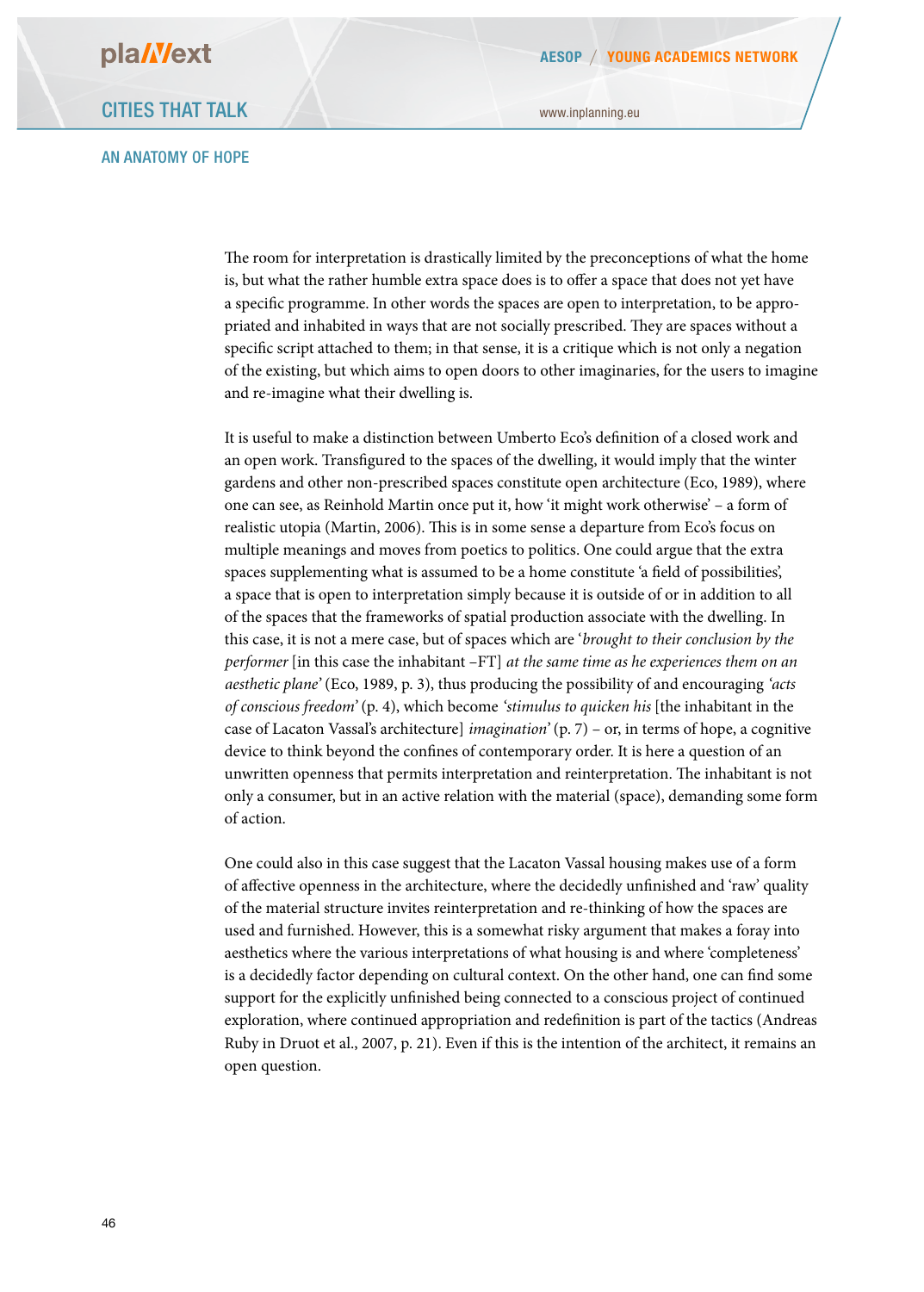### CITIES THAT TALK

#### Torisson, F.

This is a theoretical starting point for thinking hope in architectural practice. This means

www.inplanning.eu

that what has been analysed here is a framework for conceiving hope, how efective this framework has been; what it has actually produced in terms of hope is not the subject of this article. ECObox has many common denominators with the notion of relational art, which has come under criticism from among others Claire Bishop for its conviviality in the sense that the relational art projects tend to attract a socially homogenous audience that would have no difculty forming a collective under normal circumstances (Bishop, 2004). However, this is beyond the scope of this essay, which focuses on the possible practices of hope in architecture.

Hope is in both cases expressed through an explicit incompleteness, an invitation not to complete but to push forward. Both projects described here aim to open doors to other imaginaries, to break out of the confines imposed by the dominant ideologies. The means to do so difer somewhat. ECObox is frst and foremost about process and collectives, to produce the afect of possibility, which is then collectively developed into something 'other' than how habitants habitually relate to each other in an urban area. In this way, ECObox has very much the character of the work in movement, with an added twist that the way the work progresses transforms the work itself. The only static part in this network is the curatorial structure behind the project itself, by never crystallising into a fxed form, the project hopes to avoid producing power-relations. This structure is a very conscious engagement with Deleuze's ideas stating that desire precedes power (Deleuze, 2007), and ECObox is grappling with establishing and developing desire rather than power structures (as the title of Doina Petrescu's text 'Losing Control, Keeping Desire' suggests (Petrescu, 2005)). The extent to which it is successful would be the subject of another study.

The practice of Lacaton Vassal on the other hand is concerned with providing space for the users' further interpretation. In that sense, it is also an open work that provides what is associated with the dwelling, formally and commercially, and provides something more than this, which quite literally opens a space beyond the conventional. The user defines and completes this space in a diferent sense than in ECObox; the focus is less on the processual creation and defnition of a collective and more about employing the extra space as a cognitive device. Both projects are characterised by an emphasis on the notion that the world is not complete, and both seek to engage with this incompleteness in a several ways. This is both a very prosaic literal incompleteness as well as a more refined invitation to contemplate and re-contemplate Brecht's old dictum: Etwas fehlt, something's missing. Here perhaps is the beginning of an architectural politics of hope.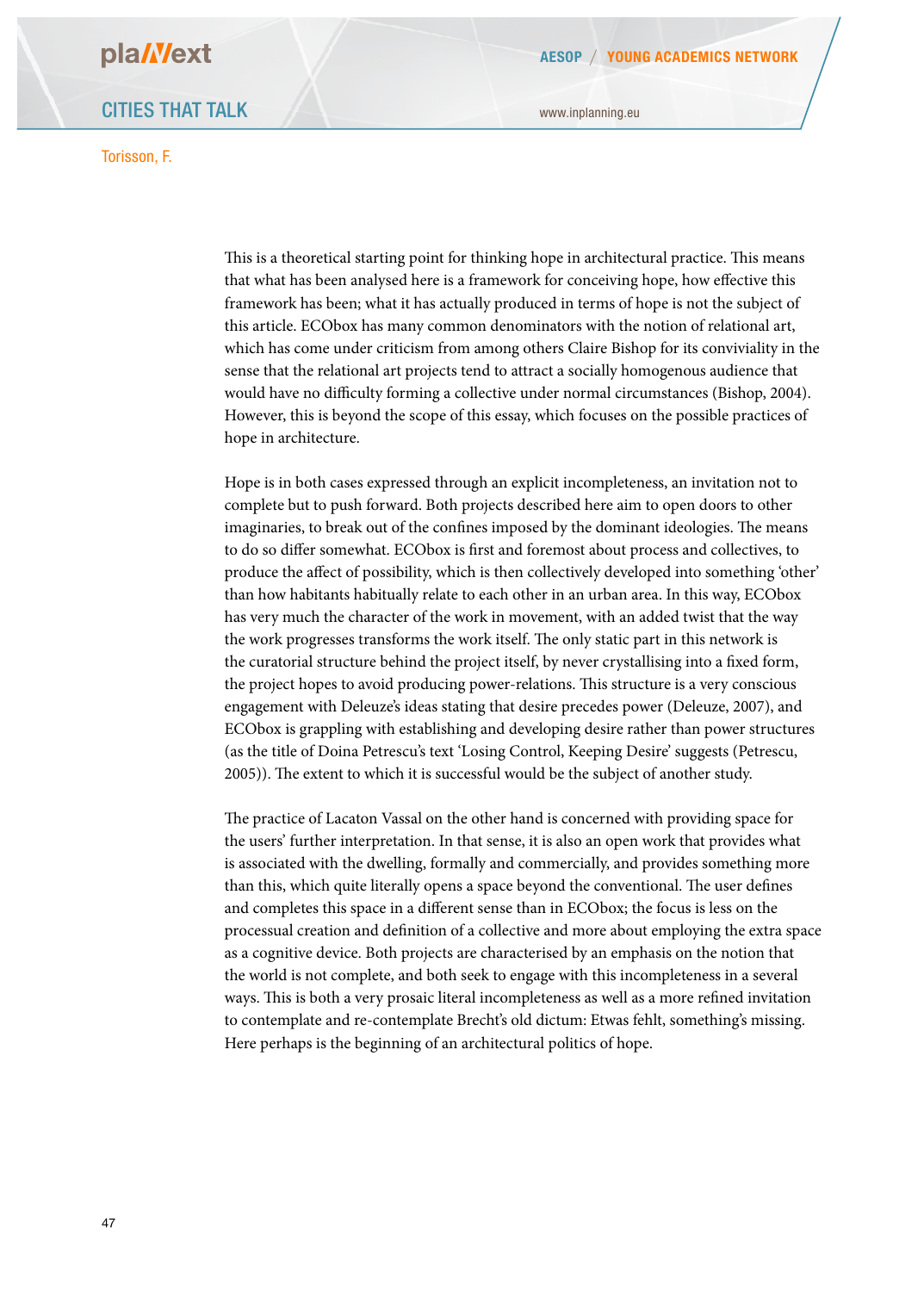### AN ANATOMY OF HOPE

#### **References**

- › Bishop, C. (2004). Antagonism and Relational Aesthetics. October, 110. 51-79.
- › Bloch, E. (1988). Something's Missing: A Discussion between Ernst Bloch and Theodor W. Adorno on the Contradictons of Utopian Longing. In The Utopian function of art and literature : selected essays. Cambridge, MA: MIT Press.
- › Bloch, E. (1995). The principle of hope. Vol.1. Cambridge, Mass.: MIT Press.
- › Bourriaud, N., Pleasance, S., Woods, F., & Copeland, M. (2002). Relational aesthetics. Dijon: Presses du réel.
- › Brown, W. (2010). Walled states, waning sovereignty. New York: Zone.
- › Cauter, L. D. (2004). The capsular civilization : on the city in the age of fear. Rotterdam: NAi publishers.
- › Certeau, M. d. (2002). The practice of everyday life. Berkeley: University of California Press.
- › Deleuze, G. (1995). Societies of Control. In Negotiations: 1972-1990. New York: Columbia University Press.
- › Deleuze, G. (2007). Desire and Pleasure. In D. Lapoujade (Ed.), Two regimes of madness : texts and interviews 1975-1995. New York: Semiotext(e).
- $\rightarrow$  Druot, F., Lacaton, A., & Vassal, J.-P. (2007). Plus : La vivienda colectiva ; territorio de excepción = Les grands ensembles de logements ; territoire d'exception = Large-scale housing developments; an exceptional case. Barcelona: Gustavo Gill.
- › Eco, U. (1989). The Open Work. Cambridge, MA: Harvard University Press.
- › Fisher III, W. W., Cost, F., Fairey, S., Feder, M., Fountain, E., Stewart, G., et al. (2012). Reflection on the Hope Poster Case. Harvard Journal of Law & Technology. 25(Number 2, Spring 2012).
- › Forty, A. (1986). Objects of Desire Design and Society 1750-1980. London: Thames & Hudson.
- › Geuss, R. (1981). The Idea of a Critical Theory: Habermas and the Frankfurt School. Cambridge:
- › Cambridge University Press.
- › Harvey, D. (2000). Spaces of hope. Berkeley, CA: University of California Press.
- › Hauptmann, D. (2010). Introduction: Architecture & Mind in the Age of Communication and Information. In D. Hauptmann & W. Neidich (Eds.), Cognitive Architecture: From Bio-politics to Noo-politics; Architecture & Mind in the Age of Communication and Information. Delft: 010 Publishers.
- › Houdt, J. V. (2011). The Crisis of Negation: An Interview with Alain Badiou. continent. 4. 234-238.
- › Jameson, F. (1995). Is Space Political? In C. C. Davidson (Ed.), Anyplace. Cambridge, MA.: MIT Press.
- › Jameson, F. (2004). The Politics of Utopia. New Left Review. 25. 35-54.
- › Jameson, F. (2007). Archaeologies of the future : the desire called Utopia and other science fictions. London: Verso.
- › Latour, B., & Weibel, P. (2005). Making things public : atmospheres of democracy : Cambridge, MA.: **MIT Press.**
- › Lazzarato, M. (2006). The Concepts of Life and the Living in the Societies of Control. In M. Fuglsang & B. M. Sørensen (Eds.), Deleuze and the social. Edinburgh: Edinburgh University Press.
- › Levitas, R. (2011). The concept of Utopia. Oxford: Peter Lang.
- › Lyotard, J. F. (1984). The Postmodern Condition: A Report on Knowledge. Minneapolis: University of Minnesota Press.